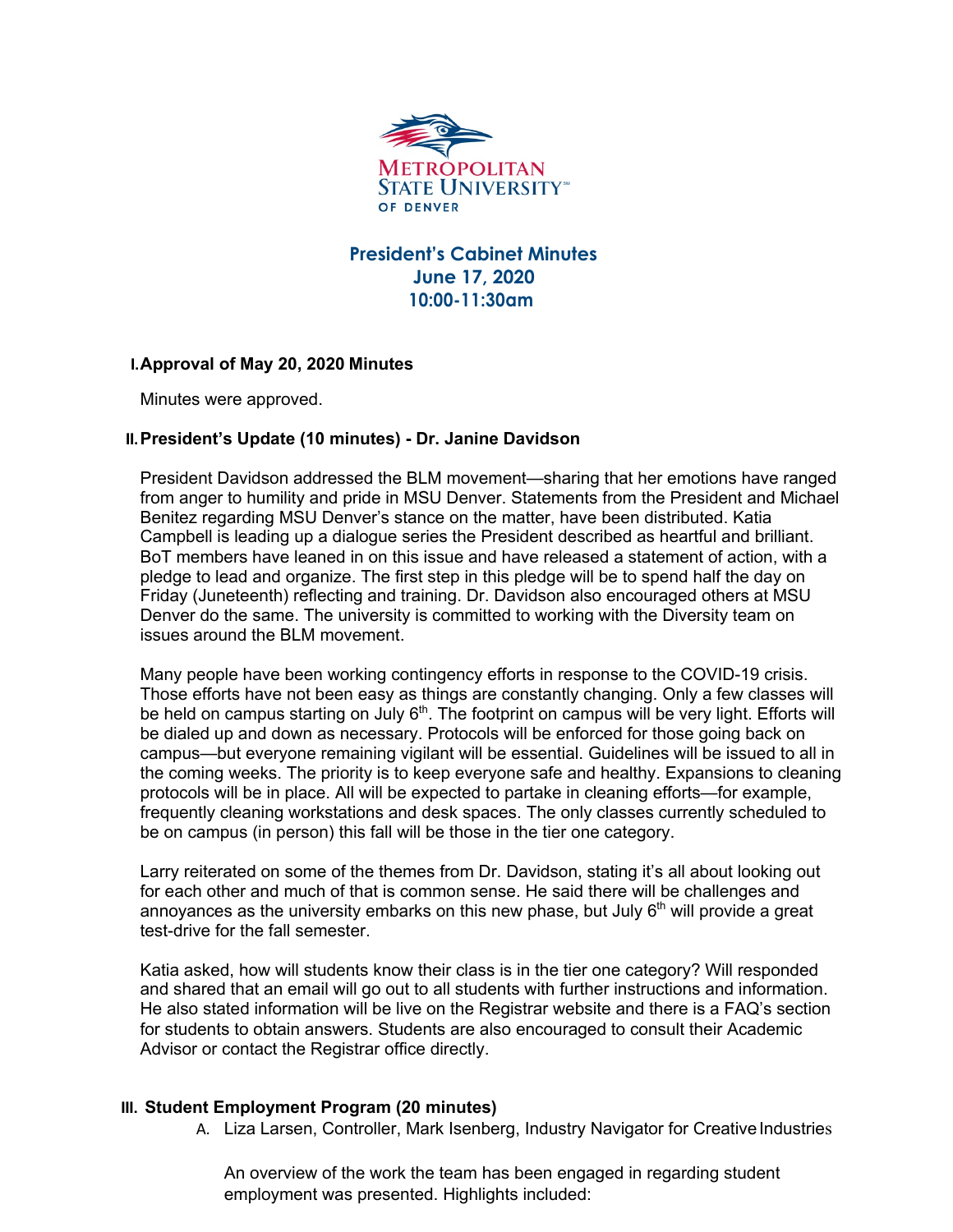- Formal mandatory training for supervisors on policy and procedures
- Providing formal feedback
- Improving the sense of community
- Streamlining the recruiting process
- Participating in job fairs directed toward student employees
- Institutionalizing budgeting for student employment
- Expanding work-study opportunities to off campus locations
- Expanding work-study for veterans
- Researching the possibility of paid time off (sick and admin leave)
- Looking at inclusion efforts during the job application process

## **IV.President's Advisory Council update (20 minutes)**

A. Built Environment and Infrastructure, Amy Kern, professor, Industrial Design, Jeno Balough, professor, Environmental Engineering

The team gave an update on their progress regarding West Classroom and explained how they have pivoted to accommodate the impact of COVID-19. Some of the highlights included information and recommendations to address the following current concerns:

- Transparency between indoor and outdoor spaces
- Spaces where students can relax, study and meet
- Wi-Fi
- Bathrooms
- Physical accessibility in and out of the building
- Social distancing and hygiene
- Signage

## **V.Parting words from the Provost (10 minutes)**

A. Vicki Golich, provost and executive vice president of Academic Affairs, Katia Campbell, president, Faculty Senate

Katia asked Vicki a few questions—giving her the opportunity to share some insights she has gained during her time working in education. Vicki shared that some advice she would give to her younger self include:

- Finding a place you feel comfortable and fit in
- Getting involved with committees to ensure a sense of community

In response to the question regarding what significant changes Vicki has seen in education over the years, Vicki shared the following:

- Defunding of higher education
- Importance and acceptance of assessment
- Technological improvements resulting in the popularity of online teaching

Vicki also shared an important lesson she has learned over the years—don't make promises you can't keep!

Some of the highlights of Vicki's career include:

- Being selected as a Fellow
- Being the Provost at MSU Denver
- Being nominated for various prestigious awards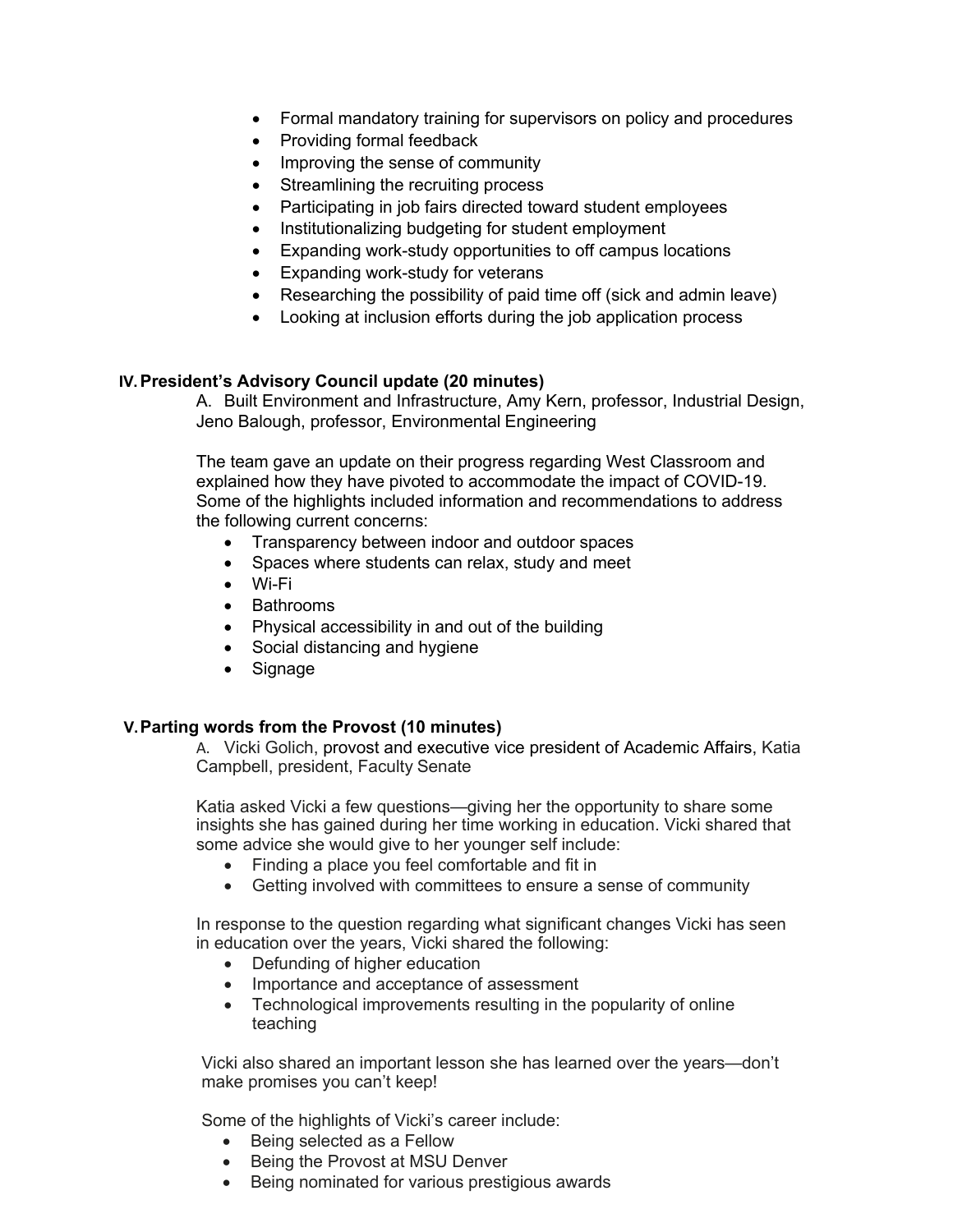• Receiving such kind words from colleagues when it was announced she would be leaving the Provost position

### **VI.Round Robin (20 minutes)**

A. Michael Benitez, vice president, Diversity and Inclusion- DEIC update, response to structural racism and racial violence

DEIC membership is approximately 60. A committee has been developed to offer guidance regarding work on racial violence.

B. Andrew Bonham, chair, Department of Chemistry and Biochemistry- NSTR

C. Cathy Lucas, vice president of Strategy and External Affairs- Future's team update

Current advertising campaign is wrapping up. The next focus will be in the fall. There will be a complete overhaul of the webpage with a focus on the student experience. It will be a true shared governance approach.

D. David Fine, General Counsel- NSTR

An update was given on the recent employment discrimination law for the LGBTQ+ community, and the upcoming DACA decision. David shared that the team at MSU Denver has spent a great deal of time on the DACA issue, so there is vested interest on the decision the government makes (decision will be made tomorrow). Regardless of what is decided, the team at MSU Denver will continue to do whatever is possible to help DACA recipients. David believes there will likely not be a decision to extend.

E. Christine Marquez-Hudson, vice president and executive director,University Advancement and MSU Denver Foundation- Fundraising total YTD and new strategies in a virtual world

Christine reported that Advancement has exceeded its fundraising goal. Monies currently raised total \$6.6 million. Efforts continue with raising money for the Dreamer Emergency Fund--\$70,000 of \$300,000 has been raised so far.

F. Liz Hinde, dean, School of Education- Department of Nutrition grant, School of Education webinars

The Department of Nutrition grant has been funded for 3.5 million dollars over the next 5 years. The department has conducted a series of webinars that are also available on the website.

G. Braeden Weart, president, Student Government Assembly- New SGA members

H. Katia Campbell, president, Faculty Senate- Faculty Senate summer working group and Juneteenth announcement

Over 500 tuned in to the first livestream installment of the dialogue series on race. Small dialogue groups of faculty and staff members will continue discussions over the summer.